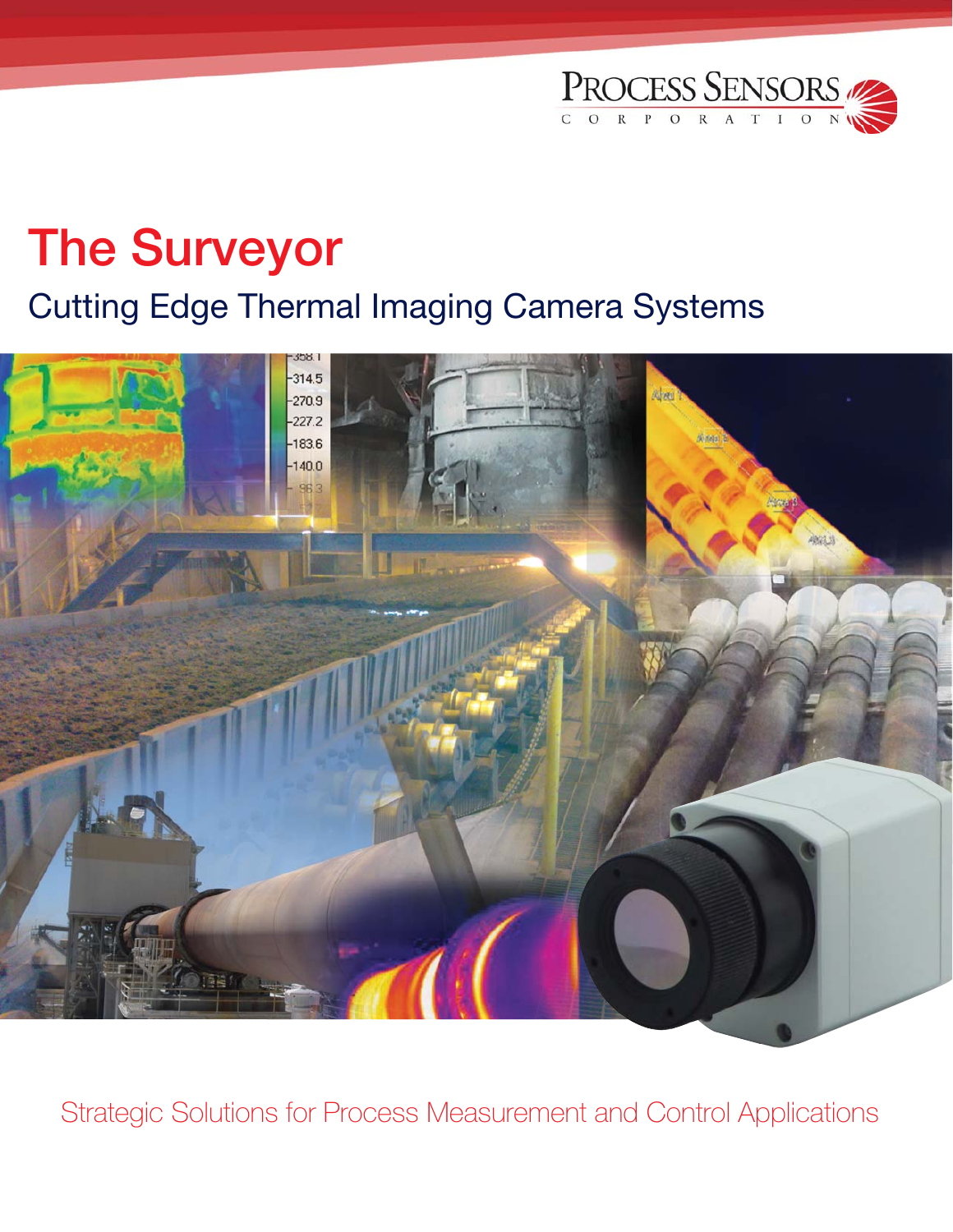### PSC SURVEYOR IR IMAGING SERIES CAMERAS MONITOR AND CONTROL PROCESS TEMPERATURES IN REAL TIME

- **Temperature Measurement Ranges from -20°C to 1500°C**
- **Complete Turn-Key Process Control Systems**
- **High Resolution —Over 300,000 Points of Temperature Measurement**
- **Ultra-Small, Light Weight Cameras—Ideal for OEM Applications**
- **Choice of Process Control Outputs, Milliamp Voltage or Solid State Alarm Relays**
- **Real-Time Imaging and Recording up to 128 Hz**

#### **PROCESS SENSORS ULTRA COMPACT CAMERA DESIGNS YIELD HUGE RESULTS**

IR Imaging Cameras are compact, radiometric and enable the operator to view and measure thousands of temperature points, line profiles or user selectable areas or regions of interest (ROI's) defined by a maximum, minimum or average temperature within these regions. The smart technology and space saving design of each model brings new meaning to the word "simplicity" and sets a benchmark for quality and performance.

#### **INTERCHANGEABLE LENSES**

User selectable, precision lenses provide clear, crisp images and define the rectangular area of measurement. Standard, wide angle or telephoto optics are available.

#### **INSTANT DEFECT ALERTS SAVE RESOURCES**

Only 8 milliseconds to detect and diagnose a temperature anomaly that can prevent a costly shut-down of your production line. That's all the time it takes for the new PSC IR Imaging process measurement and control system cameras to alert you of a potential problem.

#### **60 SECOND SET UP**

Designed for instant-on operation, the PSC IR Imaging Cameras boast Sixty Second Set Up. Connecting a camera to the USB port of a standard PC yields crisp, clear real-time images instantly, giving the operator ready access and immediate control of the camera functionality and process.

- **Simple-to-use Intuitive and Powerful Software**
- **Designed For Compatibility and Integration With Existing Systems**
- **USB, Ethernet or Fiber Optic Connectivity**
- **Wide Selection of Focusable Lenses**
- **Custom Solutions Including Field PC's, Touch Screen Displays and Process Control Interface**
- **Digital Interfaces Include Ethernet I/P, Modbus RTU, Modbus, Profibus, Profinet, Devicenet**

#### **HIGH SPEED AND CONTROL**

These state of the art camera systems provide real-time thermography with an astonishing 128 Hz frame rate. The systems can be remotely triggered to respond to fast occurring events, initiating alarms, outputs or capturing and recording data to a network for later retrieval and analysis.

#### **COMPACT DURABILITY**

Very compact and equally rugged, the highly reliable PSC IR Imaging Cameras are easily incorporated into test stations and existing process automation control systems. Designed for unattended operation, they are ideal for installations where space is limited but data collection is essential. Virtually impervious to environmental conditions, the protective watercooled/air purged camera housing is designed to protect the cameras in extreme conditions.

#### **MYRIAD APPLICATIONS**

The PSC IR Cameras are ideal for use in mechanical stress analysis as well as monitoring furnace walls and kiln shells. Other applications include research and development, solar panels, flat glass, gypsum board, wood, paper converting, plastics, rubber thermoforming, food processing, conveying of bulk solids and powder, and rotating machinery.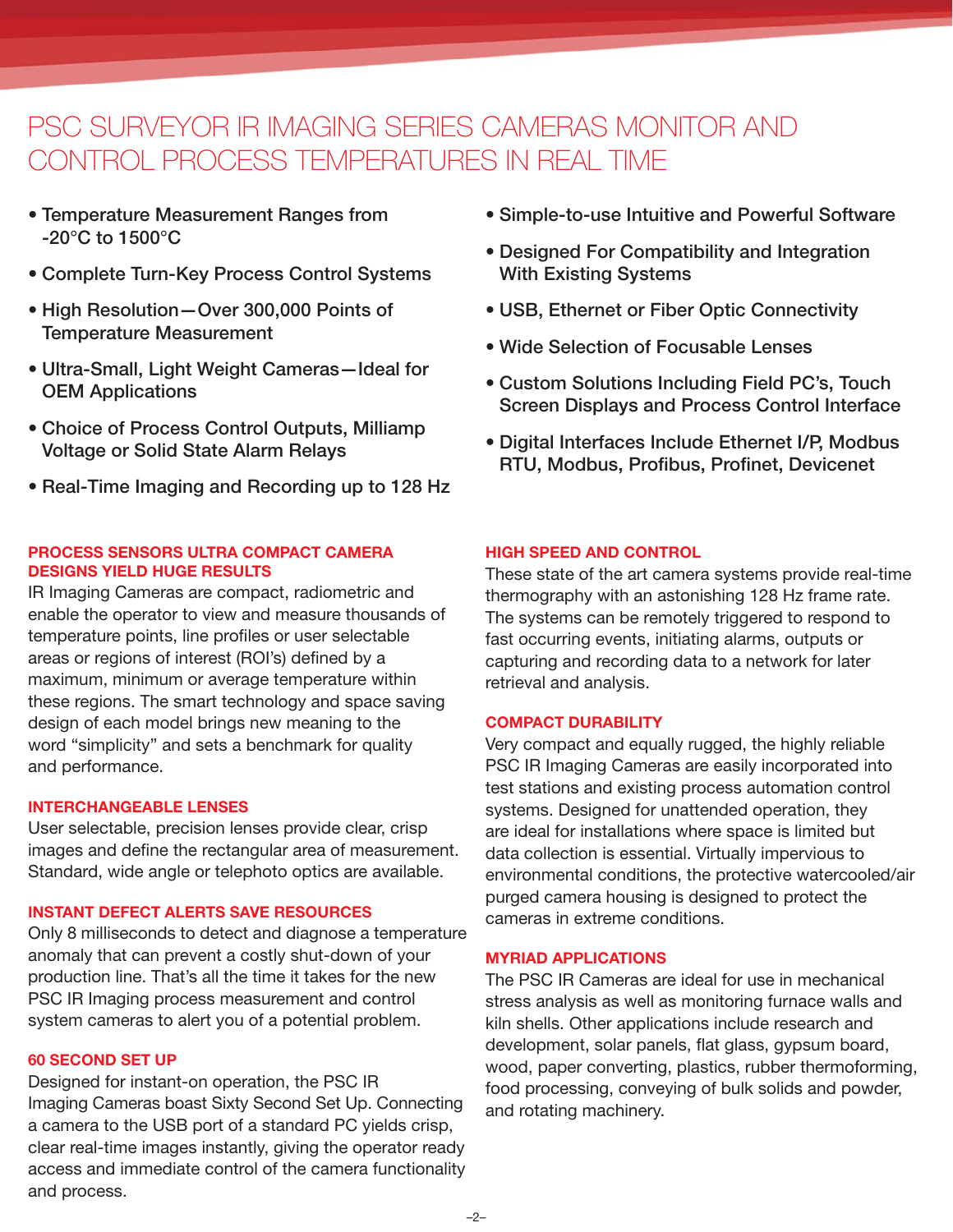### PSC-640 High Resolution Radiometric Thermal Imaging Camera



#### *IMPRESSIVE FEATURES:*

- **High Spatial Resolution of 640 x 480 pixels (300,000 points of temperature measurement)**
- **Radiometric Video Recording with 32 Hz frame rate**
- **Smallest Measuring Thermal Imaging Array Camera Worldwide (46mm x 56mm x 90mm)**
- **License-free, All-inclusive, Powerful Analysis & Software Development Kit (SDK)**
- **Adjustable Focus Optics**
- **Close Focus Measuring Distance from 0.8" (20mm).**
- **Measuring Pixel Spot Size down to 0.004" (0.1mm)**
- **Lens Choices: 33° x 25°, 60° X 45°, 90° X 66°**
- **USB powered**
- **Wavelength: 7.5 –13 µm**

### **User Selectable Temperature Ranges:**

**-20 to 100°C (-4 to 212°F) 0 to 250°C (32 to 482°F) 150 to 900°C (302 to 1652°F) 200 to 1500°C (392 to 2732°F) Optional** 

### POWERFUL SOFTWARE

PSC Camera Connect, the user-intuitive menu-driven real time software sets new standards with its simplicity, versatility and functionality. The unlicensed and unrestricted software allows the operator to combine variable points with crosshair targeting and programmable areas of measurement with automatic displays of maximum, minimum or average temperature readings within assigned areas with multiple, user selectable regions of interest (ROI's).



The software opens a wide range of functionality options to the user with five different color pallet selections that include iron,

rainbow, black-white, black-white inverted, and ice and fire. Ready to use measurement and display layouts (predefined templates) as well as video editing functions, yield fast results and make archiving data simple.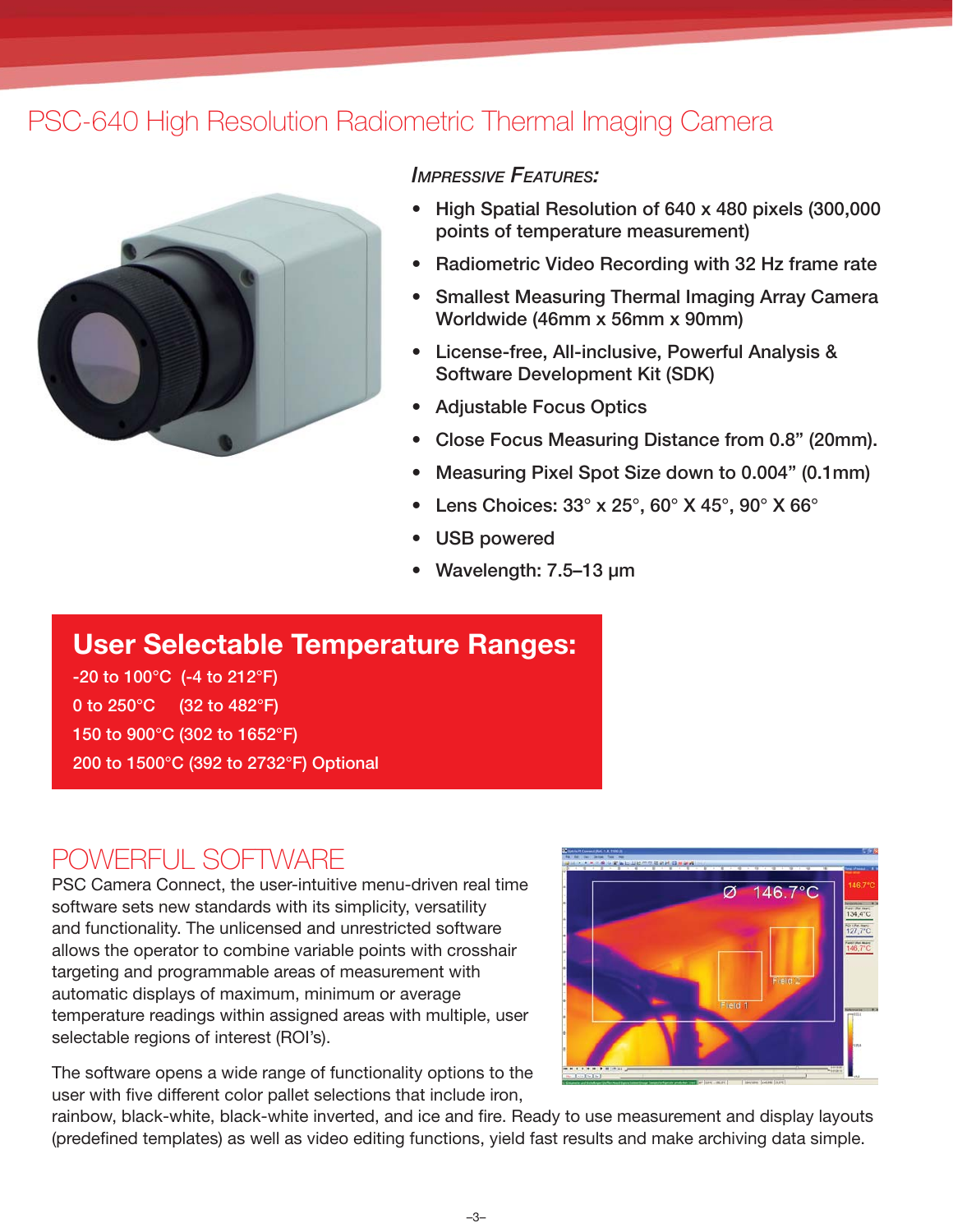### High Resolution PSC-400 / PSC-450 Thermal Imaging Camera Models



**• Detector with 382 x 288 pixels (110,000 points of temperature measurement)**

- **Fast, real-time thermal imager with up to 80 Hz frame rate**
- **Excellent thermal sensitivity of 80mK and 40mK**
- **Smallest cameras in their class (1.8" x 2.2" x 3.5")**
- **Lightweight (11.28 oz. including optics)**
- **Exchangeable focusable lenses with rugged industrial accessories**
- **Wavelength: 7.5 –13 µm**

### User Selectable Temperature Ranges:

-4 to 212°F (-20 to 100°C) 32 to 482°F (0 to 250°C) 302 to 1652°F (150 to 900°C) The PSC-400 imaging camera is available with an additional optional range of 392 to 2732°F (200 to 1500°C).

### FI FXIBI F VERSATILITY

Three readily exchangeable lenses (23° x 17° standard, 6° x 5° close focus, and 48° x 37° wide angle) allow effortless transition from one application to another as dictated by the overall field of view (area of measurement) that is required. The PSC Infrared Online Camera Systems feature a selection of temperature ranges designed to fit a wide range of applications. The cameras include line profile and scanner functionality which enable the operator to switch between the thermal imaging camera and line scanner profile mode. The cameras will provide 200 temperature points of high speed measurement in the line scan mode.

### SEE ALL DATA AT A GLANCE

A wealth of information is available at a glance: the IR live image from the camera, temperature profile graphs of two lines, a reference bar that illustrates the scaling, the temperature of the measured area, a histogram showing the statistical temperature distribution, a control function

that allows manual activation of flags, display of ambient temperature at the camera location with alarm notification, and the temperature of each individual pixel by moving a cursor within the image.

### IN THE ZONE

User assigned ROI's (Regions of Interest) of preferred size can be configured anywhere on the thermal image to illustrate the maximum, minimum or average temperature value. Control outputs can then be assigned to these area values with multiple programmable alarm functionality.



*At higher resolution over 5 times more pixels can be used.*

**The cameras display and store thermal images with high resolution (382 x 288 pixels) at full frame rate of 80 Hz (80 images per second).**

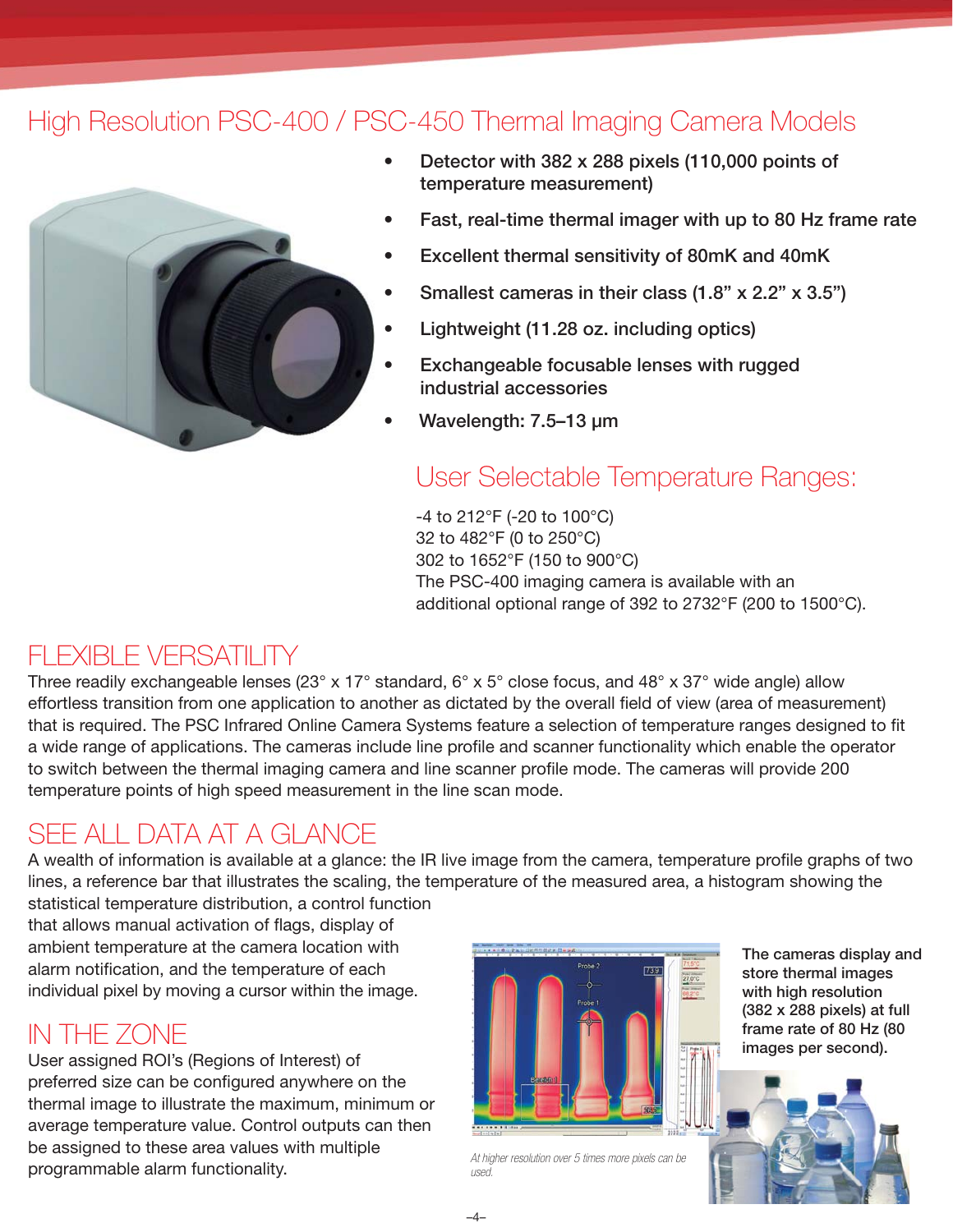### PSC-450-G7 Thermal Imaging / Line Scan Solution For The Glass Industry



### Impressive Features:

- **Designed specifically for Glass Industry Applications**
- **Real Time Thermal Images at 80 Hz Frame Rate, Switchable to 27 Hz**
- **High Spatial Resolution (382 x 288 pixels)**
- **Line Scanning Capabilities for Sheet Glass Production**
- **License-free, All-inclusive, Powerful Analysis & Software**
- **Software Development Kit (SDK) included**
- **Adjustable Focus Optics**
- **Interchangeable Lenses and Industrial Accessories Available**
- **Wavelength: 7.9 µm**

The PSC-450-G7 infrared camera is the first industry-specific thermal imaging camera in the Surveyor IR Imaging Series. Designed specifically for the glass industry, the PSC-450-G7 measures in the 7.9µm spectral range with a temperature range from 200 to 1500°C. Also included is a visible range from 0-250C and is used only for observing objects at low temperatures.

The same compact enclosure design as our PSC-400 and PSC-450 models (46 x 56 x 90mm) ensures easy integration to existing systems. The heavy duty stainless steel cooling jacket allows camera operation in ambient temperatures of up to 200°C.

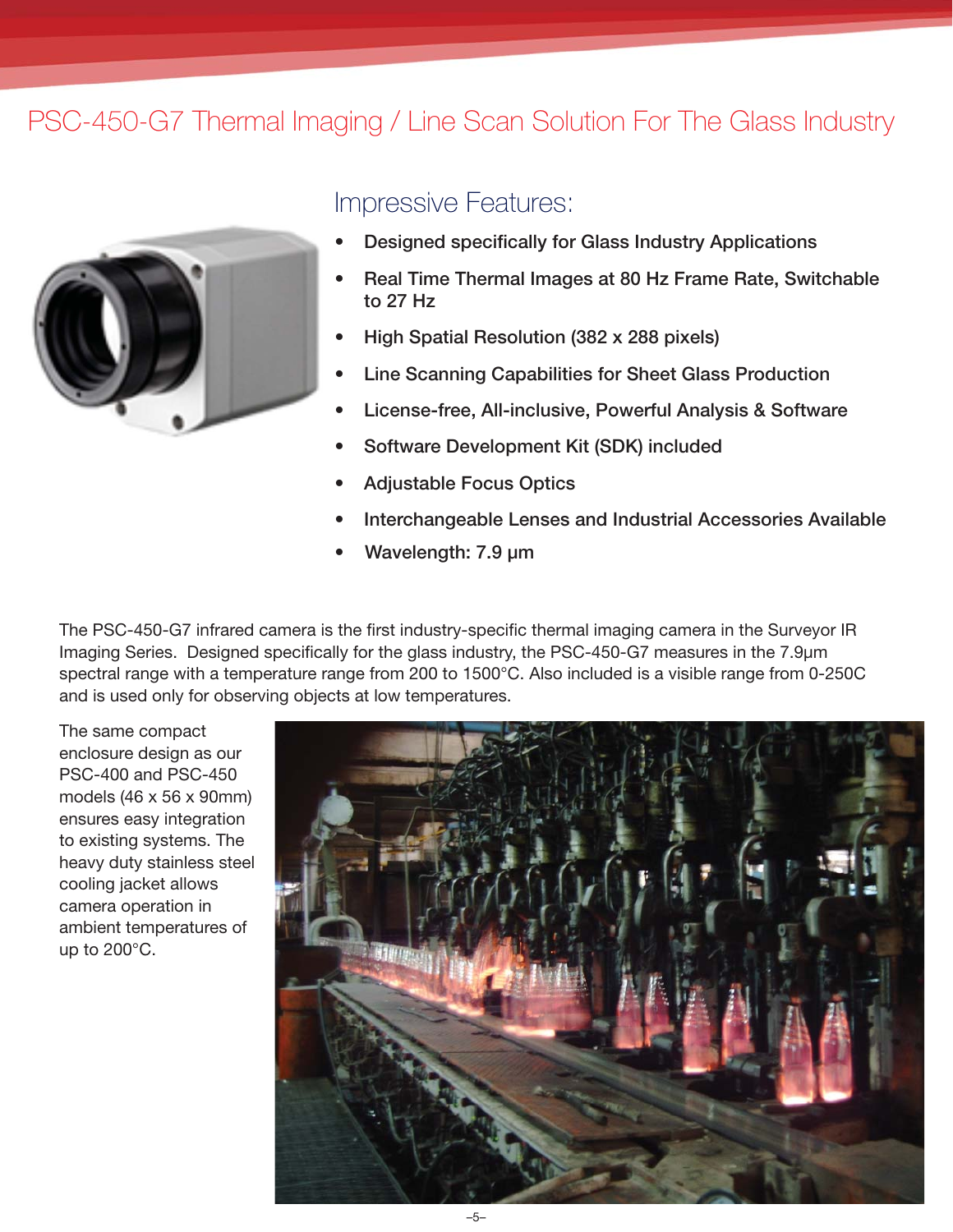### PSC-764-1M

Highly Accurate, Short Wavelength Infrared Camera Designed For The Metals Industry

#### **Outstanding Features:**

- **Flexible CMOS Detector providing high noise immunity and low static power consumption**
- **High Optical Resolution of up to 764 x 480 pixels at 32 Hz and 382 x 288 pixels at 80 Hz**
- **High speed analog output @ 1 kHz mode, 0–10 V real time output of the center pixel (1 ms response time)**
- **Wide Temperature Range of 450° to 1800°C for all fi elds of metal production and processing**
- **Fast Frame Rate up to 80 Hz**
- **Combination of Thermal Imaging or Line Scanning Capabilities (switchable)**
- **License-free, All-inclusive, Powerful Real-Time Analysis Software (SDK included)**
- **Interchangeable Lenses and Industrial Accessories Available**
- **Wavelength: 1.1 µm**

Designed specifically for the metals industry, the PSC-764-1M camera with short-wave filter provides accurate temperature measurement of semi/shiny metals as it outperforms much better than long wave cameras as its short wavelength is designed to be less sensitive to emissivity changes on the product's surface. Hot Rolling Mill, Induction Heating, Medical, Aerospace and R&D applications are ideal applications for the High resolution, high accuracy model PSC-764-1M camera.

An image or a series of images can be recorded, stored and later retrieved via customer's network for analysis and quality control purposes.



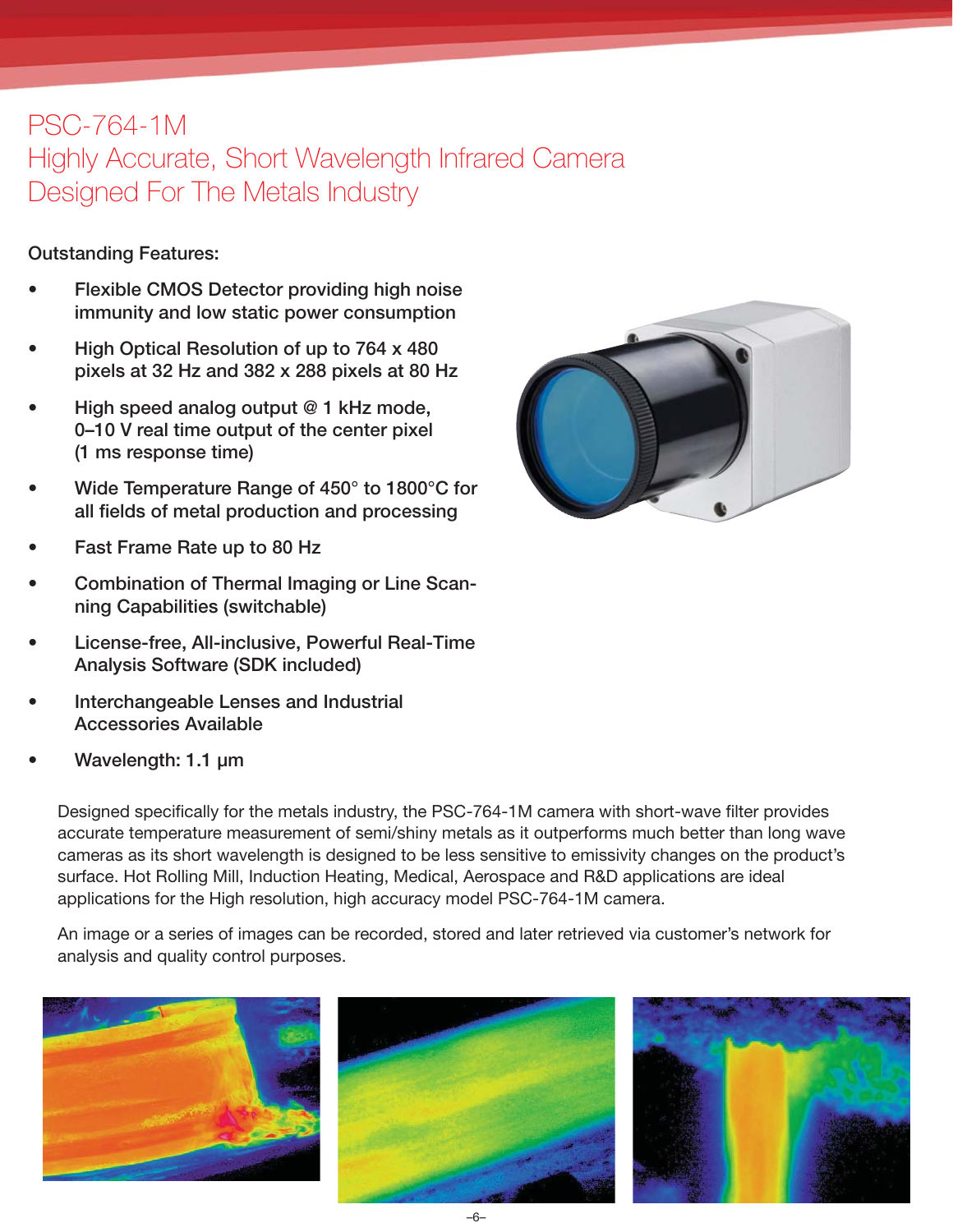### PSC-160 Infrared Camera with 120 Hz Frame Rate



#### **Important Features**

- **Outstanding price-performance ratio**
- **Detector with 160 x 120 pixels (19,200 measurement points)**
- **Real time thermal imaging with up to 120 Hz frame rate**
- **High resolution thermal sensitivity**
- **Compact design (1.77" x 1.77" x 2.44")**
- **A variety of lens choices**
- **Wavelength: 7.5 –13 µm**



### TRUE RADIOMETRIC VALUE

Equipped with simple to use, powerful and intuitive software, the cost effective PSC-160 offers real time temperature readings at any point in the monitored field and can identify unseen trouble spots while they can still be corrected, improving product quality and increasing yield.

The PSC-160 camera housing is rated Protection Class IP67 (NEMA-4). Ambient temperature capability is 122°F. Air and water cooled jackets increase operating temperature capability to 212°F and 465°F respectively.

Accessories for adaptation to a wide range of applications and multiple system configurations:

- Custom mounting systems
- High temperature cables
- Process control interface with alarms and multiple outputs
- Industrial enclosures with explosion proof housings
- Touch screen PC's









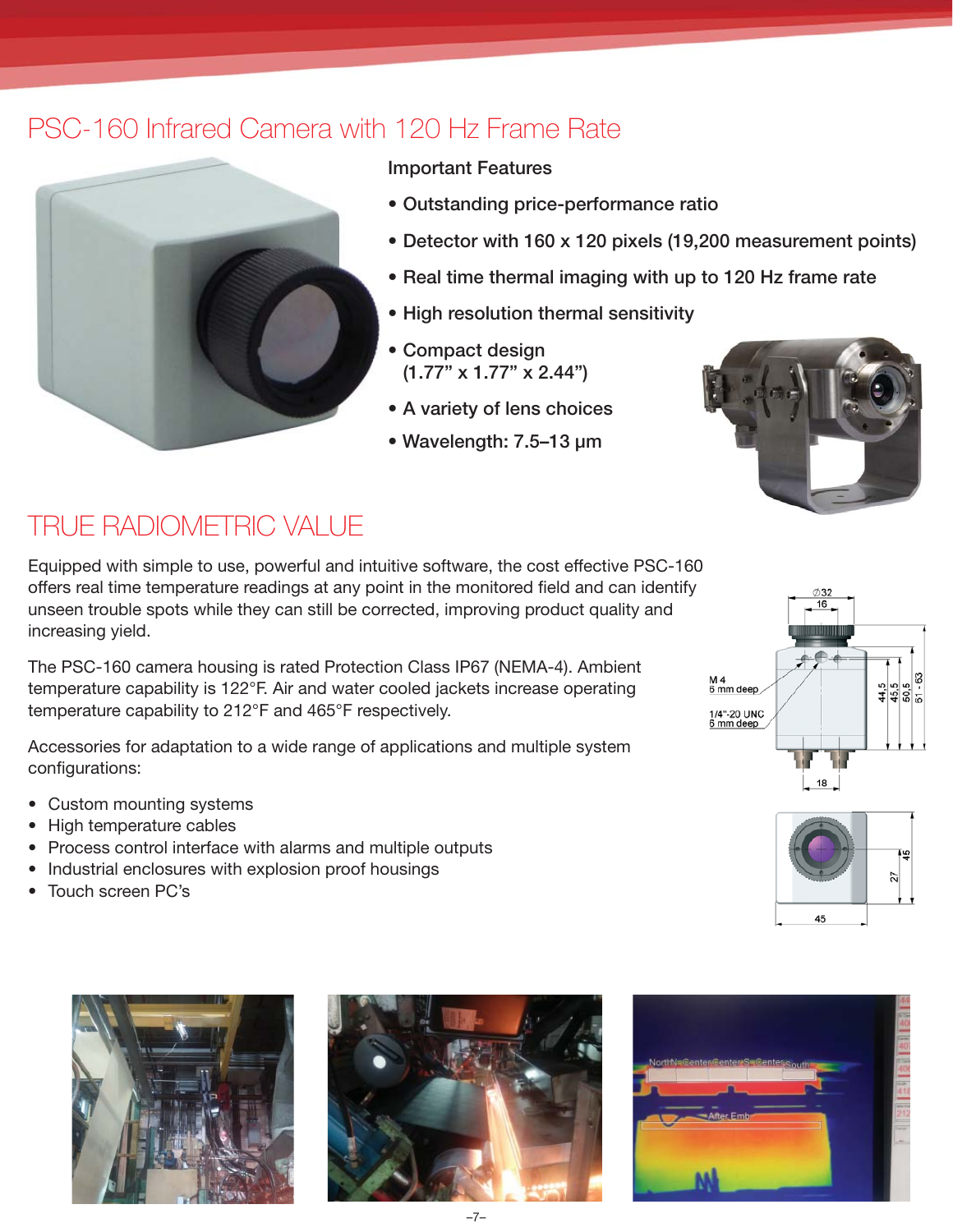### PSC Camera Connect Software Line Scanner Mode

The PSC Camera Connect Software includes a line scanner function. The line scanner mode is generally used for processes with moving objects under test, such as temperature measurement of rotary kilns, monitoring of materials on conveyor belts or paper webs.

Advantages of Line Scanner Mode:

- Simplified monitoring of process with limited optical access
- Indirect visualization of heat distribution within ovens via camera installation at oven exit
- Increase from 160 pixels up to 200 pixels by using diagonal screen of image.
- Up to 128 Hz data recording of unlimited lines, producing thermal images of desired resolution
- Up to 100° FOV as a line for detailed process analysis surveying wide areas.



*Application example: Rotary kiln within the chemical industry*



*Example of linescanner function display layout*



### Three simple steps to initialize Line Scanning

- 1. Activate the camera Line Scanner function and define the position of the line in the thermal image.
- 2. Select and set up custom function desired, e.g. the number of displayed lines, or trigger definition for automatic image storage.
- 3. Define individual custom layouts, e.g. display of stored images in snapshot history.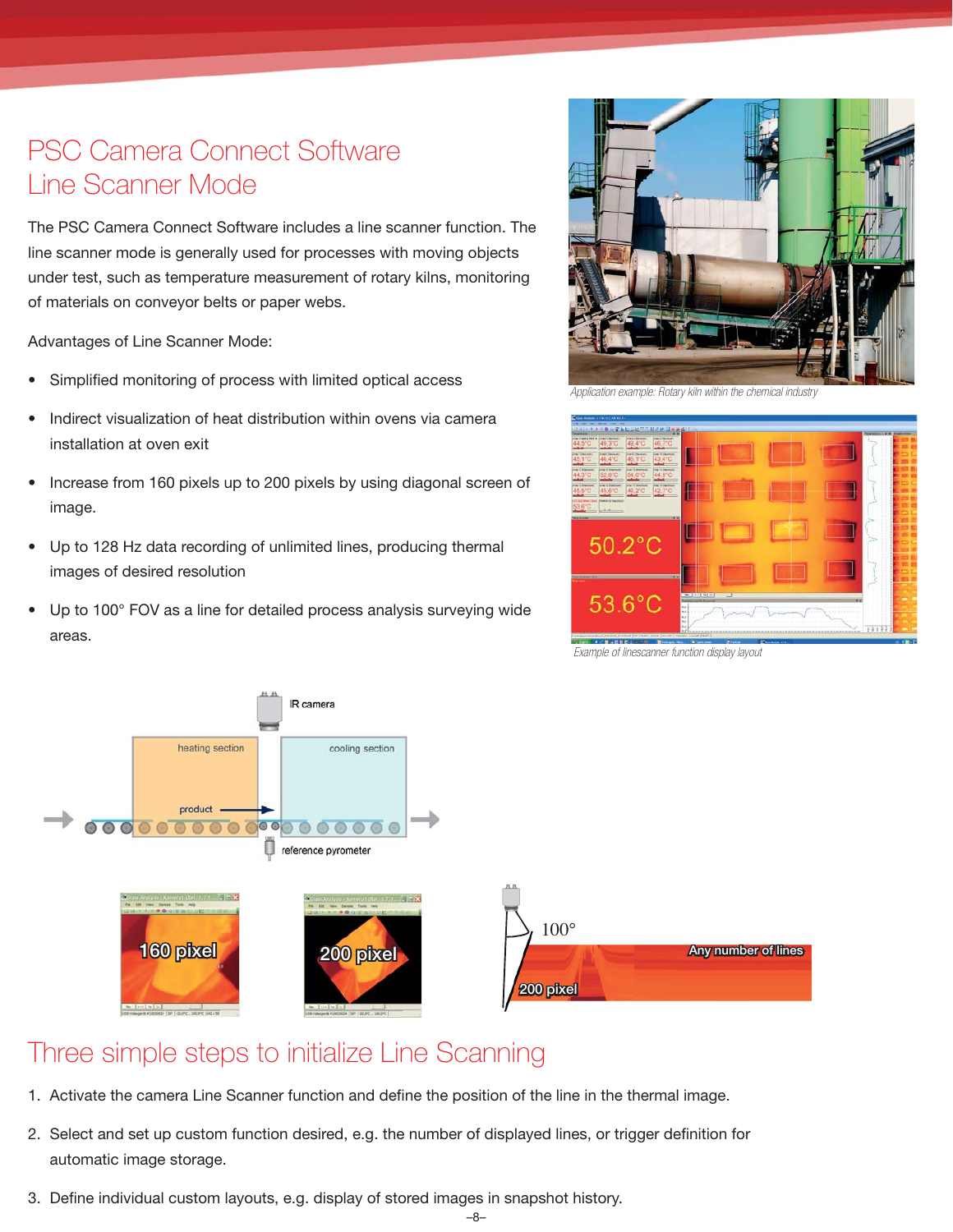## Important Features of the PSC Surveyor IR Imaging Camera Series

### Easy Process Integration

Advanced interface concepts allow seamless integration within networks and automated systems:

- USB, Ethernet or Fiber Optic
- Capture image or a sequence of images via an external voltage signal, a maximum temperature, deltaT or manually.
- Process Interface (PIF) at the camera providing analog input/output (0 to 10V) used for alarms and digital input (low- and high-level)
- Software interface via Dynamic-Line Library (DLL), Computer-Port (ComPort).
- Digital interfaces include Ethernet I/P, Modbus RTU, Modbus I/P, Profibus, Profinet, Devicenet.

### Fast Measurements

Temperature distribution of a material, product or event can be captured precisely within milliseconds.



*Processes can be examined thermally and deviating hot or cold positions are pinpointed automatically. Temperature distribution of a surface can be captured precisely within millisecond intervals*

### CUSTOM TURN-KEY SOLUTIONS

IR Imaging systems packages include touchscreen pcs, process control interface with alarms in multiple outputs, and industrial enclosures with explosion proof housings making custom installations simple for integration with existing process and control systems. Engineering support from experienced application specialists guides users through every step of the design process, ensuring high quality with guaranteed results.

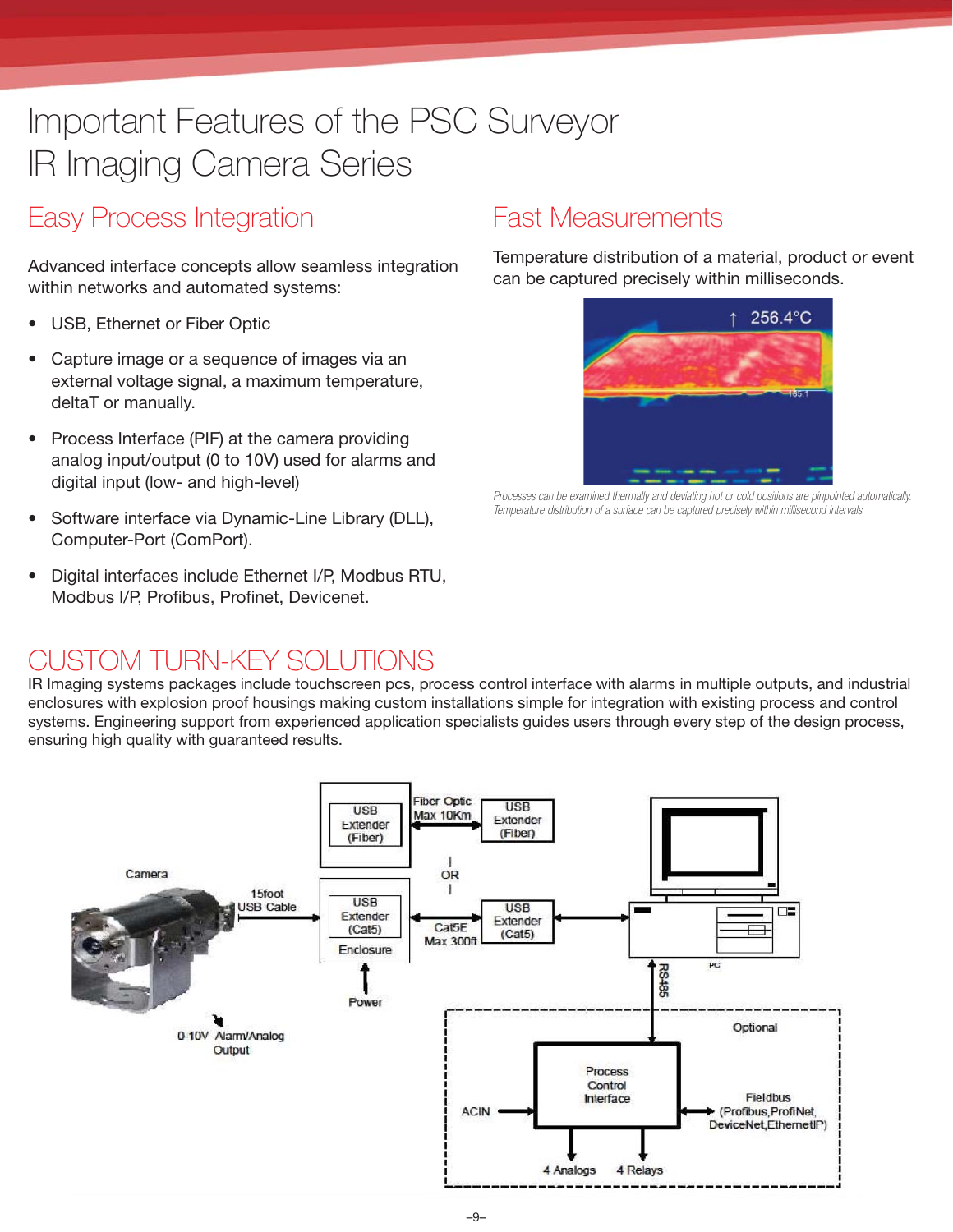### PSC CAMERA CONNECT

#### Extensive infrared camera software

- No additional costs
- No restrictions in licensing
- Modern software with intuitive user interface
- $\blacksquare$  Windows 10 Windows<sup>7</sup> Windows 8
- Remote control of camera via software
- Display of multiple camera images in different windows
- Compatible with Windows 7, 8, and 10, as well as Linux

#### (ubuntu)

• Extensive license-free analysis and complete SDK inclusive

#### High level of individualization for customer

- Different layout options for an individual setup (arrangement of windows, toolbar)
- Temperature display in °C or °F
- Language options including a translation tool
- Range of individual measurement parameters appropriate for each application
- Adaption of thermal image (mirror, rotate)
- Individual start options (full screen, hidden, etc.)

- Video recording function
- Recording of video sequences and detailed frames for further analysis or documentation
- Adjustment of recording frequency to reduce data volume
- Display of snapshot history for immediate analysis



#### Extensive online and offline data analysis

- Real-time temperature information within main window as digital or graphic display
- Analysis supported by measurement fields, automatic hot and cold spot searching
- Logic operation of temperature information (measurement fields and image substraction)
- Slow motion repeat of radiometric files and analysis without camera being connected
- Editing of sequences such as cutting and saving of individual images
- Various color palettes to highlight thermal contrasts

#### Automatic process and quality control

• Individual setup of alarm levels depending on the process

• Definition of visual or acoustic alarms and analog data output via

the process interface



- Analog and digital signal input (process parameter)
- External communication of software via Comports and DLL
- Adjustment of thermal image via reference values

#### Temperature data analysis and documentation

- Triggered data collection
- Radiometric video sequences (\*.ravi)
- Radiometric snapshots (\*.tiff)
- Text files including complete temperature information for analysis in Excel (\*.csv, \*.dat)
- Data with color information for standard programs such as Photoshop or Windows MediaPlayer (\*.avi, \*.tiff)
- Data transfer in realtime to other software programs via DLL or Comport interfaces



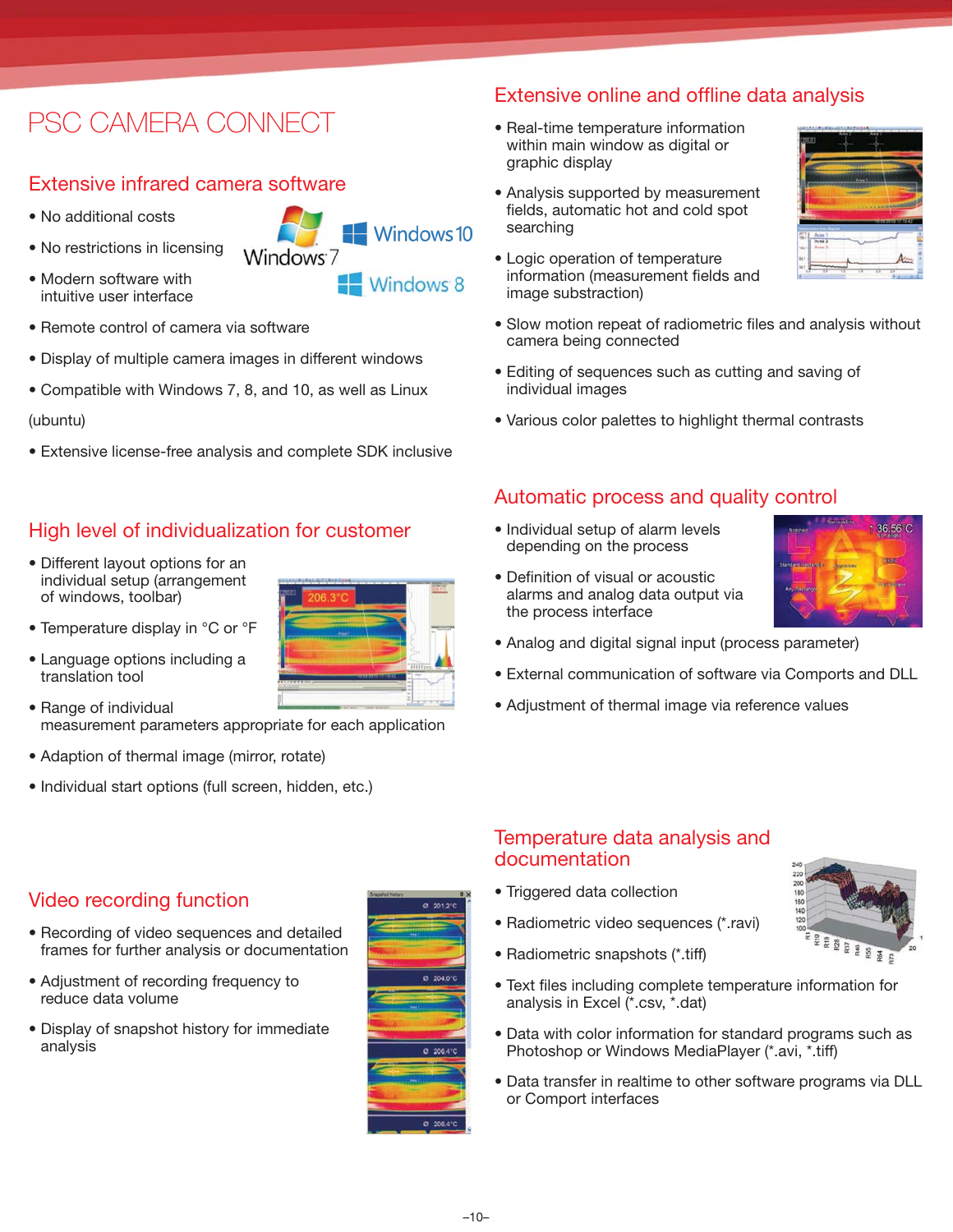### PSC Thermal Imaging Camera Series Specifications

| <b>MODEL</b>                                   | <b>PSC-640</b>                                                                                                                                                                 | <b>PSC-450</b>                                                                                                                                                                 | <b>PSC-450-G7</b>                                                                                                                                                              |  |  |  |  |  |
|------------------------------------------------|--------------------------------------------------------------------------------------------------------------------------------------------------------------------------------|--------------------------------------------------------------------------------------------------------------------------------------------------------------------------------|--------------------------------------------------------------------------------------------------------------------------------------------------------------------------------|--|--|--|--|--|
|                                                |                                                                                                                                                                                |                                                                                                                                                                                |                                                                                                                                                                                |  |  |  |  |  |
| <b>Standard</b><br><b>Equipment</b>            | USB Camera including 1 lens, 1 meter USB<br>cable, table tripod, 1 meter PIF cable including<br>terminal block, PSC Camera Connect software<br>package, aluminum carrying case | USB Camera including 1 lens, 1 meter USB<br>cable, table tripod, 1 meter PIF cable including<br>terminal block, PSC Camera Connect software<br>package, aluminum carrying case | USB Camera including 1 lens, 1 meter USB<br>cable, table tripod, 1 meter PIF cable including<br>terminal block, PSC Camera Connect software<br>package, aluminum carrying case |  |  |  |  |  |
| <b>Detector</b>                                | FPA, uncooled (17µm x 17µm)                                                                                                                                                    | FPA, uncooled (25 µm x 25 µm)                                                                                                                                                  | FPA, uncooled (17 µm x 17 µm)                                                                                                                                                  |  |  |  |  |  |
| <b>Optical</b><br><b>Resolution</b>            | 640 x 480 pixels                                                                                                                                                               | 382 x 288 pixels                                                                                                                                                               | 382 x 288 pixels                                                                                                                                                               |  |  |  |  |  |
| <b>Spectral Range</b>                          | $7.5 - 13 \mu m$                                                                                                                                                               | $7.5 - 13 \,\text{\mu m}$                                                                                                                                                      | $7.9 \mu m$                                                                                                                                                                    |  |  |  |  |  |
| <b>Temperature</b><br><b>Ranges</b>            | -4 to 212°F (-20 to 100°C)<br>32 to 482°F (0 to 250°C)<br>302 to 1652°F (150 to 900°C)<br><b>Additional Optional Range:</b><br>392 to 2732°F (200 to 1500°C)                   | -4 to 212°F (-20 to 100°C)<br>32 to 482°F (0 to 250°C)<br>302 to 1652°F (150 to 900°C)<br><b>Additional Optional Range:</b><br>392 to 2732°F (200 to 1500°C)*                  | 200 to 1500°C (392 to 2732°F)<br>Visual Sighting Range: 0 to 250°C (32 to 482°F)<br>No Temp Data                                                                               |  |  |  |  |  |
| <b>Frame Rate</b>                              | 32 Hz                                                                                                                                                                          | 80 Hz                                                                                                                                                                          | 80 Hz / Switchable to 27 Hz                                                                                                                                                    |  |  |  |  |  |
| <b>Optics (Field Of</b><br>View)               | 33° x 25°<br>60° X 45°<br>$90^\circ$ X 66 $^\circ$                                                                                                                             | 32° x 24°<br>62° x 49°<br>13° x 10                                                                                                                                             | 38° x 29°<br>62° x 49°                                                                                                                                                         |  |  |  |  |  |
| <b>Thermal</b><br><b>Sensitivity</b><br>(NETD) | 75 mK                                                                                                                                                                          | 0.04 K with 38° x 29° FOV/F = 0.8<br>0.04 K with 62 $\degree$ x 49 $\degree$ FOV/F = 0.8<br>$0.06$ K with 13° x 10° FOV/F = 1.0                                                | 130 mK                                                                                                                                                                         |  |  |  |  |  |
| <b>Line Scanning</b><br><b>Function</b>        |                                                                                                                                                                                |                                                                                                                                                                                | License-free analysis software PSC-Camera<br>connect                                                                                                                           |  |  |  |  |  |
| <b>Accuracy</b>                                | $\pm 2^{\circ}$ C or $\pm 2\%$ , whichever is greater                                                                                                                          | $\pm 2^{\circ}$ C or $\pm 2\%$                                                                                                                                                 | $\pm 2^{\circ}$ C or $\pm 2\%$ , whichever is greater                                                                                                                          |  |  |  |  |  |
| <b>PC</b> Interface                            | <b>USB 2.0</b>                                                                                                                                                                 | <b>USB 2.0</b>                                                                                                                                                                 | <b>USB 2.0</b>                                                                                                                                                                 |  |  |  |  |  |
| <b>Process</b><br>Interface (PIF)              | 0-10V input, digital input (max. 24V), 0-10V<br>output<br>2x 0-10V inputs, digital input (max.24V),<br>3x 0-10V outputs.<br>3x relay (0-30V/400mA), fail safe relay            | 0 - 10 V input, digital input,<br>$0 - 10V$ output                                                                                                                             | 0-10V input, digital input (max. 24V),<br>0-10V output 2x 0-10V inputs, digital input<br>(max.24V),<br>3x 0-10V outputs,<br>3x relay (0-30V/400mA), fail safe relay            |  |  |  |  |  |
| <b>Ambient</b><br><b>Temperature</b>           | 32 to 122°F (0 to 50°C)                                                                                                                                                        | 32 to 158°F (0 to 70°C)                                                                                                                                                        | 32 to 158°F (0 to 70°C)                                                                                                                                                        |  |  |  |  |  |
| <b>Storage</b><br><b>Temperature</b>           | -40 to 158°F (-40 to 70°C)                                                                                                                                                     | -40 to 185°F (-40 to 85°C)                                                                                                                                                     | -40 to 185 $\degree$ F (-40 to 85 $\degree$ C)                                                                                                                                 |  |  |  |  |  |
| <b>Relative</b><br><b>Humidity</b>             | 20 - 80%, non-condensing                                                                                                                                                       | 20 - 80%, non-condensing                                                                                                                                                       | 20 to 80%, non-condensing                                                                                                                                                      |  |  |  |  |  |
| <b>Enclosure Size</b><br><b>And Rating</b>     | 1.81" x 2.20" x 3.54"<br>(46mm x 56mm x 90mm)<br>IP 67 (NEMA 4)                                                                                                                | 1.81" x 2.2" x 3.54"<br>(46mm x 56mm x 90mm)<br>IP 67                                                                                                                          | 1.81" x 2.20" x 3.54"<br>(46mm x 56mm x 90mm)<br>IP 67 (NEMA 4)                                                                                                                |  |  |  |  |  |
| Weight                                         | 11.28 oz. (320 grams) including lens                                                                                                                                           | 0.70 lb. (320 grams) including lens                                                                                                                                            | 11.28 oz. (320 grams) including lens                                                                                                                                           |  |  |  |  |  |
| Shock /<br><b>Vibration</b>                    | IEC 60068-2-27 (25g and 50g) IEC 60068-2-6<br>(sinus-shaped)<br>IEC 60068-2-64 (broadband noise)                                                                               | 25G, IEC 68-2-29 / 2G, IEC 68-2-6                                                                                                                                              | IEC 60068-2-27 (25g and 50g) IEC 60068-2-6<br>(sinus-shaped)<br>IEC 60068-2-64 (broadband noise)                                                                               |  |  |  |  |  |
| <b>Tripod Mount</b>                            | 1/4-20 UNC                                                                                                                                                                     | 1/4-20 UNC                                                                                                                                                                     | 1/4-20 UNC                                                                                                                                                                     |  |  |  |  |  |
| <b>Power Supply</b>                            | <b>USB Powered</b>                                                                                                                                                             | <b>USB Powered</b>                                                                                                                                                             | <b>USB Powered</b>                                                                                                                                                             |  |  |  |  |  |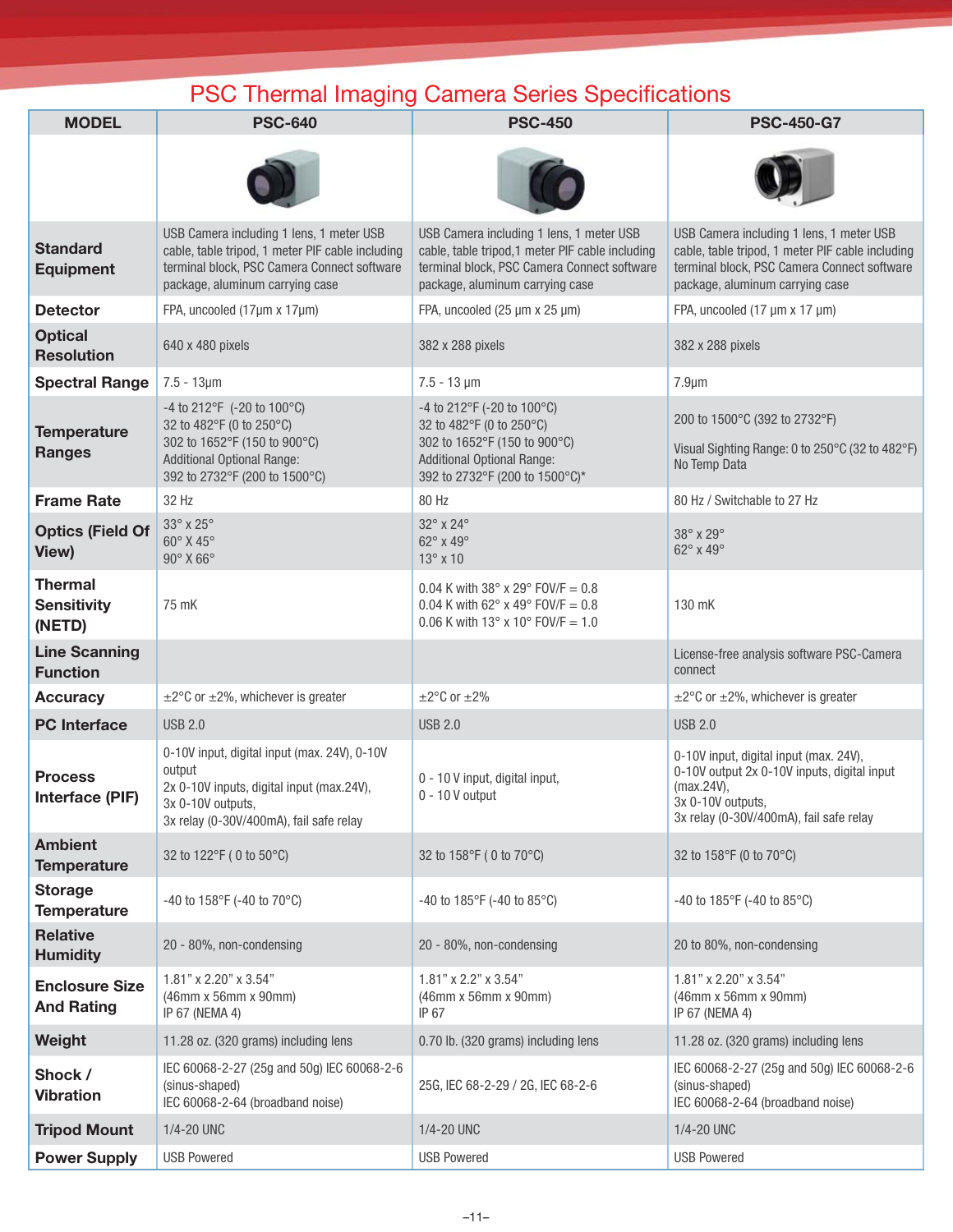### PSC Thermal Imaging Camera Series Specifications

| <b>MODEL</b>                                   | <b>PSC-400</b>                                                                                                                                                                 | <b>PSC-160</b>                                                                                                                                                                 | <b>PSC-764-1M</b>                                                                                                                                                                                                                                                                                                                                                                     |  |  |  |  |
|------------------------------------------------|--------------------------------------------------------------------------------------------------------------------------------------------------------------------------------|--------------------------------------------------------------------------------------------------------------------------------------------------------------------------------|---------------------------------------------------------------------------------------------------------------------------------------------------------------------------------------------------------------------------------------------------------------------------------------------------------------------------------------------------------------------------------------|--|--|--|--|
|                                                |                                                                                                                                                                                |                                                                                                                                                                                |                                                                                                                                                                                                                                                                                                                                                                                       |  |  |  |  |
| <b>Standard</b><br><b>Equipment</b>            | USB Camera including 1 lens, 1 meter USB<br>cable, table tripod, 1 meter PIF cable including<br>terminal block, PSC Camera Connect software<br>package, aluminum carrying case | USB Camera including 1 lens, 1 meter USB<br>cable, table tripod, 1 meter PIF cable including<br>terminal block, PSC Camera Connect software<br>package, aluminum carrying case | USB camera with 1 lens, Lens cap incl.<br>protective window, USB cable (1 m), Table-top<br>tripod, PIF cable with connecting terminal<br>strip (1 m), PSC Camera Connect software<br>package, aluminum carrying case                                                                                                                                                                  |  |  |  |  |
| <b>Detector</b>                                | FPA, uncooled (25 µm x 25 µm)                                                                                                                                                  | FPA, uncooled (25 µm x 25 µm)                                                                                                                                                  | CMOS (15 µm x 15 µm)                                                                                                                                                                                                                                                                                                                                                                  |  |  |  |  |
| <b>Optical</b><br><b>Resolution</b>            | 382 x 288 pixels                                                                                                                                                               | 160 x 120 pixels                                                                                                                                                               | 764 x 480 pixels @ 32 Hz<br>382 x 288 pixels @ 80 Hz<br>72 x 56 pixels @ 1000 Hz                                                                                                                                                                                                                                                                                                      |  |  |  |  |
| <b>Spectral Range</b>                          | $7.5 - 13 \,\text{\mu m}$                                                                                                                                                      | $7.5 - 13 \mu m$                                                                                                                                                               | $0.92 - 1.1$ µm                                                                                                                                                                                                                                                                                                                                                                       |  |  |  |  |
| <b>Temperature</b><br><b>Ranges</b>            | -4 to 212°F (-20 to 100°C)<br>32 to 482°F (0 to 250°C)<br>302 to 1652°F (150 to 900°C)<br><b>Additional Optional Range:</b><br>392 to 2732°F (200 to 1500°C)*                  | -4 to 212°F (-20 to 100°C)<br>32 to 482°F (0 to 250°C)<br>302 to 1652°F (150 to 900°C)<br><b>Additional Optional Range:</b><br>392 to 2732°F (200 to 1500°C)*                  | 450  1800 °C (32 and 27 kHz mode)<br>500  1800 °C (80 kHz mode)<br>600  1800 °C (1 kHz mode)                                                                                                                                                                                                                                                                                          |  |  |  |  |
| <b>Frame Rate</b>                              | 80 Hz                                                                                                                                                                          | 120 Hz                                                                                                                                                                         | 32 Hz, 80 Hz, 1000 Hz                                                                                                                                                                                                                                                                                                                                                                 |  |  |  |  |
| <b>Optics (Field Of</b><br>View)               | 38° x 29°<br>62° x 49°<br>$13^\circ \times 10$                                                                                                                                 | $23^\circ \times 17^\circ$<br>$6^\circ$ x $5^\circ$<br>$41^\circ$ x $31^\circ$<br>72° x 52°                                                                                    | FOV @ 382x288 px<br>FOV @ 764x480 px<br>$51^\circ \times 39^\circ$<br>$87^\circ \times 62^\circ$<br>$26^\circ \times 20^\circ$<br>$51^\circ$ x $33^\circ$<br>$20^{\circ}$ x 15°<br>$39^\circ$ x $25^\circ$<br>$13^{\circ}$ x $10^{\circ}$<br>$26^\circ$ x $16^\circ$<br>$7^\circ \times 5^\circ$<br>$13^\circ \times 8^\circ$<br>$9^\circ \times 5^\circ$<br>$4^\circ \times 3^\circ$ |  |  |  |  |
| <b>Thermal</b><br><b>Sensitivity</b><br>(NETD) | 0.08 K with 38° x 29° FOV/F = 0.8<br>0.08 K with 62 $\degree$ x 49 $\degree$ FOV/F = 0.8<br>0.1 K with $13^{\circ}$ x $10^{\circ}$ FOV/F = 1.0                                 | 0.08 K with 23° x 17° FOV/F = 0.8<br>0.3 K with $6^{\circ}$ x 5° FOV/F = 1.6<br>0.1 K with 41° x 31° FOV/F and 72° x 52°<br>$FOV/F = 1$                                        | $< 1$ K (700 °C)<br>< 2 K (1000 °C)                                                                                                                                                                                                                                                                                                                                                   |  |  |  |  |
| <b>Accuracy</b>                                | $\pm 2^{\circ}$ C or $\pm 2\%$                                                                                                                                                 | $\pm 2^{\circ}$ C or $\pm 2\%$                                                                                                                                                 | $\pm$ 2 °C or $\pm$ 2 %, whichever is greater                                                                                                                                                                                                                                                                                                                                         |  |  |  |  |
| <b>PC</b> Interface                            | <b>USB 2.0</b>                                                                                                                                                                 | <b>USB 2.0</b>                                                                                                                                                                 | <b>USB 2.0</b>                                                                                                                                                                                                                                                                                                                                                                        |  |  |  |  |
| <b>Process</b><br>Interface (PIF)              | 0 - 10 V input, digital input,<br>$0 - 10V$ output                                                                                                                             | 0 - 10 V input, digital input,<br>$0 - 10V$ output                                                                                                                             | 0 - 10 V input, digital input<br>(max. 24 V), $0 - 10$ V output                                                                                                                                                                                                                                                                                                                       |  |  |  |  |
| <b>Ambient</b><br><b>Temperature</b>           | 32 to 122°F (0 to 50°C)                                                                                                                                                        | 32 to 122°F (0 to 50°C)                                                                                                                                                        | $050$ °C                                                                                                                                                                                                                                                                                                                                                                              |  |  |  |  |
| <b>Storage</b><br><b>Temperature</b>           | -40 to 158°F (-40 to 70°C)                                                                                                                                                     | -40 to 158°F (-40 to 70°C)                                                                                                                                                     | $-4070 °C$                                                                                                                                                                                                                                                                                                                                                                            |  |  |  |  |
| <b>Relative</b><br><b>Humidity</b>             | 20 - 80%, non-condensing                                                                                                                                                       | 20 to 80%, non-condensing                                                                                                                                                      | $20 - 80$ %, non-condensing                                                                                                                                                                                                                                                                                                                                                           |  |  |  |  |
| <b>Enclosure Size</b><br><b>And Rating</b>     | 1.81" x 2.2" x 3.54"<br>(46mm x 56mm x 90mm)<br><b>IP 67</b>                                                                                                                   | 1.77" x 1.77" x 2.44"<br>(45mm x 45mm x 62mm)<br>IP 67                                                                                                                         | 46 mm x 56 mm x 90 mm / IP 67 (NEMA 4)                                                                                                                                                                                                                                                                                                                                                |  |  |  |  |
| Weight                                         | 0.70 lb. (320 grams) including lens                                                                                                                                            | 0.42 lb. (195 grams) including lens                                                                                                                                            | 320 g, incl. lens                                                                                                                                                                                                                                                                                                                                                                     |  |  |  |  |
| <b>Shock / Vibration</b>                       | 25G, IEC 68-2-29 / 2G, IEC 68-2-6                                                                                                                                              | 25G, IEC 68-2-29 / 2G, IEC 68-2-6                                                                                                                                              | IEC 60068-2-27 (25 g und 50 g)<br>IEC 60068-2-6 (sinus-shaped)                                                                                                                                                                                                                                                                                                                        |  |  |  |  |
| <b>Tripod Mount</b>                            | 1/4-20 UNC                                                                                                                                                                     | 1/4-20 UNC                                                                                                                                                                     | 1/4 - 20 UNC                                                                                                                                                                                                                                                                                                                                                                          |  |  |  |  |
| <b>Power Supply</b>                            | <b>USB Powered</b>                                                                                                                                                             | <b>USB Powered</b>                                                                                                                                                             | <b>USB Powered</b>                                                                                                                                                                                                                                                                                                                                                                    |  |  |  |  |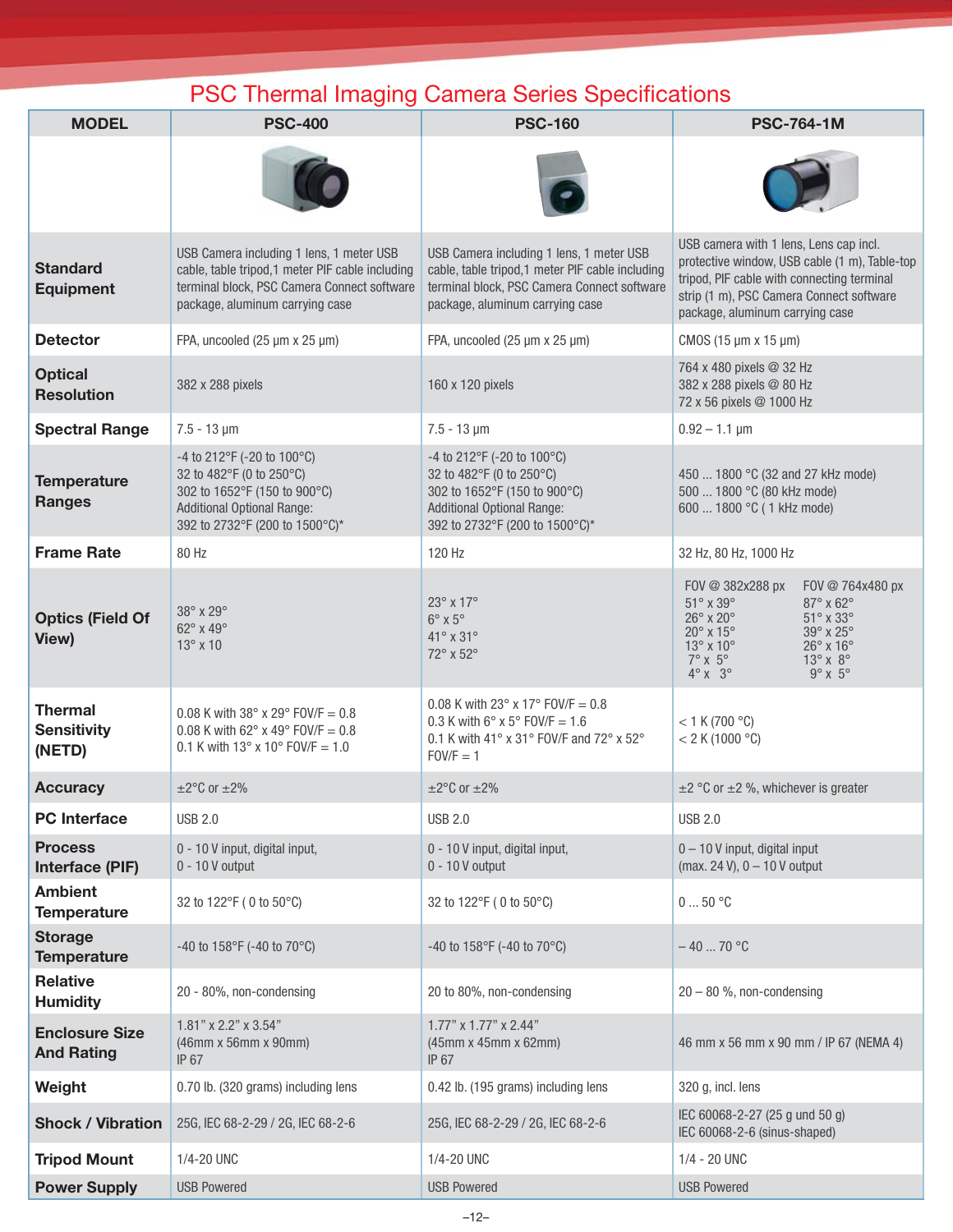### PSC High Performance Camera Series Optical Specifications

A choice of lenses offers the possibility to precisely measure object temperature at different distances. Choose from standard, close focus and telephoto lenses. A selection of precision lenses are available for individual applications.

When choosing a lens, the following points should be considered:

- HFOV: Horizontal enlargement of the total measuring field
- **VFOV:** Vertical enlargement of the total measuring field
- **IFOV:** Size of the single pixel
- **MFOV**: Recommended, smallest measured object size of 3 x 3 pixels



The measurement area (FOV) is determined by the appropriate lens selection, meanwhile the individual spot sizes are determined by the camera's detector resolution, e.g., 160x120 or 382x288.

| PSC-                                                  | Focal            | Angle                                          | Min.               |                                                      |                                |                              |                                |                             |                             | Distance to Object          |                              |                              |                               |                             |                               |                                 |
|-------------------------------------------------------|------------------|------------------------------------------------|--------------------|------------------------------------------------------|--------------------------------|------------------------------|--------------------------------|-----------------------------|-----------------------------|-----------------------------|------------------------------|------------------------------|-------------------------------|-----------------------------|-------------------------------|---------------------------------|
| 160/200<br>160 x 120<br>pixels                        | Length           |                                                | <b>Distance</b>    | m                                                    | 0.02                           | 0.                           | 0.2                            | 0.3                         | 0.5                         |                             | $\cap$                       |                              | 6                             | 10                          | 30                            | 100                             |
| $23^\circ \times 17^\circ$<br><b>Standard</b><br>lens | $10 \text{ mm}$  | $23^\circ$<br>17°<br>$29^\circ$<br>2.52 mrad   | $0.02 m*$          | HFOV [m]<br>VFOV [m]<br>DFOV [m]<br><b>IFOV</b> [mm] | 0.008<br>0.006<br>0.010<br>0.1 | 0.04<br>0.03<br>0.005<br>0.3 | 0.08<br>0.06<br>0.10<br>0.5    | 0.12<br>0.09<br>0.15<br>0.8 | 0.20<br>0.15<br>0.26<br>1.3 | 0.40<br>0.30<br>0.51<br>2.5 | 0.81<br>0.60<br>1.02<br>5.0  | 1.61<br>1.20<br>2.04<br>10.1 | 2.42<br>1.79<br>3.06<br>15.1  | 4.0<br>3.0<br>5.1<br>25.2   | 12.1<br>90<br>15.3<br>75.6    | 40.3<br>29.9<br>51.1<br>252.0   |
| $8^\circ \times 5^\circ$<br>Telephoto<br>lens         | 35.5<br>mm       | $6^{\circ}$<br>5°<br>8°<br>0.71 mrad           | 0.5 <sub>m</sub>   | HFOV [m]<br>VFOV [m]<br>DFOV [m]<br>IFOV [mm]        |                                |                              |                                |                             | 0.06<br>0.04<br>0.07<br>0.4 | 0.11<br>0.08<br>0.14<br>0.7 | 0.23<br>0.17<br>0.28<br>1.41 | 0.45<br>0.34<br>0.56<br>2.8  | 0.68<br>0.50<br>0.84<br>4.2   | 1.1<br>0.8<br>1.4<br>7.1    | 3.4<br>2.5<br>4.2<br>21.2     | 11.3<br>8.4<br>14.1<br>70.5     |
| 41° x 31°                                             | 5.7 mm           | 41°<br>31°<br>$52^\circ$<br>4.72 mrad          | $0.02 \text{ m}^*$ | HFOV [m]<br>VFOV [m]<br>DFOV [m]<br>IFOV [mm]        | 0.015<br>0.011<br>0.019<br>0.1 | 0.08<br>0.05<br>0.10<br>0.5  | 0.015<br>0.011<br>0.019<br>0.1 | 0.23<br>0.16<br>0.29<br>1.4 | 0.38<br>0.27<br>0.49<br>2.4 | 0.76<br>0.55<br>0.97<br>4.7 | 1.51<br>1.09<br>1.95<br>9.5  | 3.02<br>2.19<br>3.90<br>18.9 | 4.53<br>3.28<br>5.85<br>28.3  | 7.6<br>5.5<br>9.7<br>47.2   | 22.7<br>16.4<br>29.2<br>141.7 | 75.6<br>54.7<br>97.5<br>472.3   |
| 72°x 52°<br>Wide angle<br>lens                        | $3.3 \text{ mm}$ | $72^{\circ}$<br>$52^\circ$<br>95°<br>9.08 mrad | 0.21 m             | HFOV [m]<br>VFOV [m]<br>DFOV [m]<br>IFOV [mm]        | 0.029<br>0.020<br>0.043<br>0.2 | 0.15<br>0.10<br>0.22<br>0.9  | 0.29<br>0.20<br>0.43<br>1.8    | 0.44<br>0.29<br>0.65<br>2.7 | 0.73<br>0.49<br>1.09<br>4.5 | .45<br>0.98<br>2.17<br>9.1  | 2.91<br>1.95<br>4.34<br>18.2 | 5.81<br>3.90<br>8.68<br>36.3 | 8.72<br>5.85<br>13.02<br>54.5 | 14.5<br>9.8<br>21.7<br>90.8 | 43.6<br>29.3<br>65.1<br>272.5 | 145.3<br>97.5<br>217.0<br>908.2 |

| <b>PSC-</b>                                     | Focal           | Angle                                        | Min.<br><b>Distance</b> |                                                      | Distance to Object             |                              |                             |                             |                             |                             |                             |                              |                              |                             |                              |                                 |  |  |
|-------------------------------------------------|-----------------|----------------------------------------------|-------------------------|------------------------------------------------------|--------------------------------|------------------------------|-----------------------------|-----------------------------|-----------------------------|-----------------------------|-----------------------------|------------------------------|------------------------------|-----------------------------|------------------------------|---------------------------------|--|--|
| 400/450<br>/450-G7<br>322 x 288<br>pixels       | Length          |                                              |                         | m                                                    | 0.02                           | $\sim$                       | 0.2                         | 0.3                         | 0.5                         |                             | $\overline{2}$              | 4                            | 6                            | 10                          | 30                           | 100                             |  |  |
| 38° x 29°<br><b>Standard</b><br>lens            | $15 \text{ mm}$ | $38^\circ$<br>29°<br>49°<br>1.81 mrad        | 0.2 <sub>m</sub>        | HFOV [m]<br>VFOV [m]<br>DFOV [m]<br><b>IFOV</b> [mm] | 0.014<br>0.010<br>0.018<br>0.1 | 0.07<br>0.05<br>0.09<br>0.2  | 0.14<br>0.10<br>0.18<br>0.4 | 0.21<br>0.15<br>0.28<br>0.5 | 0.35<br>.025<br>0.46<br>0.9 | 0.69<br>0.51<br>0.92<br>1.8 | .39<br>1.02<br>1.84<br>3.6  | 2.77<br>2.03<br>3.68<br>7.3  | 4.16<br>3.05<br>5.52<br>10.9 | 6.9<br>5.1<br>9.2<br>18.1   | 20.8<br>15.2<br>27.6<br>54.4 | 69.3<br>50.8<br>92.0<br>181.3   |  |  |
| $13^\circ \times 10^\circ$<br>Telephoto<br>lens | 41 mm           | 13°<br>$10^{\circ}$<br>17°<br>0.61 mrad      | 0.5 <sub>m</sub>        | HFOV [m]<br>VFOV [m]<br>DFOV [m]<br>IFOV [mm]]       |                                |                              |                             |                             | 0.12<br>0.09<br>0.15<br>0.3 | 0.23<br>0.17<br>0.29<br>0.6 | 0.47<br>0.35<br>0.58<br>1.2 | 0.94<br>0.70<br>1.17<br>2.5  | 1.40<br>1.05<br>1.75<br>3.7  | 2.3<br>1.7<br>2.9<br>6.1    | 7.0<br>5.2<br>8.8<br>18.4    | 23.4<br>17.5<br>29.2<br>61.2    |  |  |
| 62° x 49°<br>Wide angle<br>lens                 | 8 mm            | $62^\circ$<br>49°<br>$74^\circ$<br>3.14 mrad | 0.5 <sub>m</sub>        | HFOV [m]<br>VFOV [m]<br>DFOV [m]<br>IFOV [mm]        | 0.024<br>0.018<br>0.030<br>0.1 | 0.012<br>0.09<br>0.15<br>0.3 | 0.24<br>0.18<br>0.30<br>0.6 | 0.36<br>0.27<br>0.45<br>0.9 | 0.60<br>0.45<br>0.75<br>1.6 | .20<br>0.90<br>1.50<br>3.1  | 2.40<br>1.80<br>3.00<br>6.3 | 4.80<br>3.60<br>6.00<br>12.6 | 7.20<br>5.41<br>8.99<br>18.8 | 12.0<br>9.0<br>15.0<br>31.4 | 36.0<br>27.0<br>45.0<br>94.2 | 119.9<br>90.1<br>149.9<br>314.0 |  |  |

*\*Note: The accuracy of measurement can be outside of the specifi cations for distances below 0.2 m.*